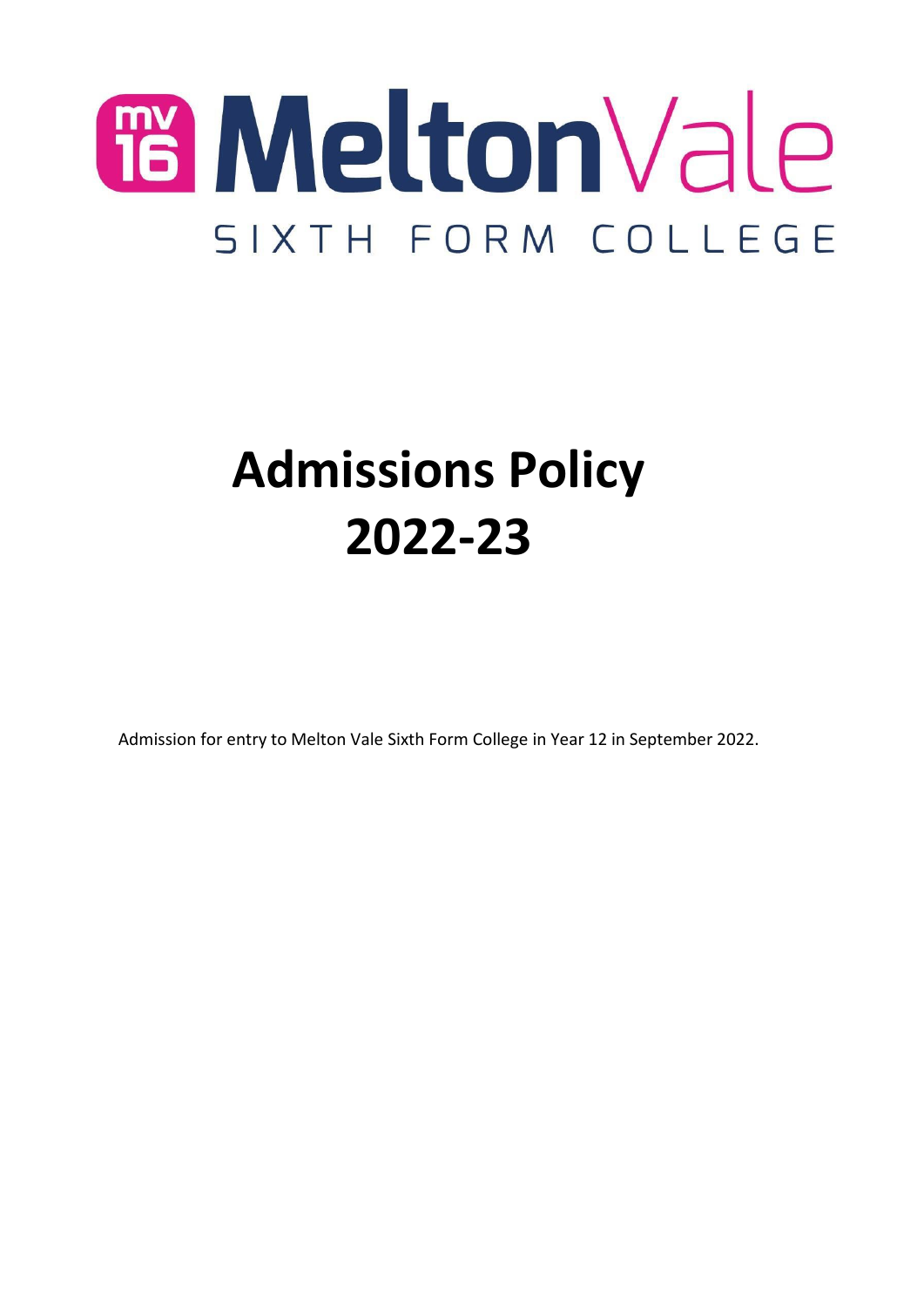This policy was written in order to be compliant with the current DfE School Admissions Code.

Melton Vale Sixth Form College is an **Academy Converter** and therefore complies with the DfE School Admissions Code.

The Published Admissions Number for applicants is **260**. If spaces remain on some courses, this number can be exceeded.

Admission for entry to Melton Vale Sixth Form College in Year 12 in September 2022.

Melton Vale Sixth Form College is a coeducational, comprehensive sixth form.

All applications for places will be considered in accordance with the arrangements set out below.

#### **Entry criteria**

The academy must admit any students with an education health and care plan naming it who meet the entry criteria. All other students must meet the following academic entry criteria to be eligible for a place: Three level 5 GCSE or equivalent passes or above together with grade 4 in mathematics and a grade 4 in English. Where there are more eligible students than places, the oversubscription criteria below will be applied in order to determine who is admitted. We will make conditional offers based on predicted grades. We will confirm those offers upon receipt of GCSE results if they satisfy the above academic entry criteria.

It is assumed that the majority of students will study for three A-levels. If a student wishes to study 4 rather than 3 A Levels, students will be invited to a course guidance meeting with a member of the senior leadership team where their rationale for studying 4 subjects will be discussed.

Some individual subjects have additional specific entry requirements which are published on our website. Students not meeting specific entry requirements in their chosen subjects will be offered alternative subjects (if available) for which they have met the required standard.

## **Applications**

Applications will be made electronically via our online platform through the college website. The College will consider all applications.

The closing date for application forms is the 31st January 2022.

Applicants will receive confirmation of a conditional offer electronically for a place at the college.

On receipt of an application, students may also be called for a Course Guidance meeting if their subject choice is deemed to be unsuitable based on subject combinations or forecast grades. It is imperative that students choose courses on which they will find success, and which lead to their chosen career, training or university course.

Changes of subject may later be possible, but cannot be guaranteed. The conditions set out in the academic admissions criteria must be met.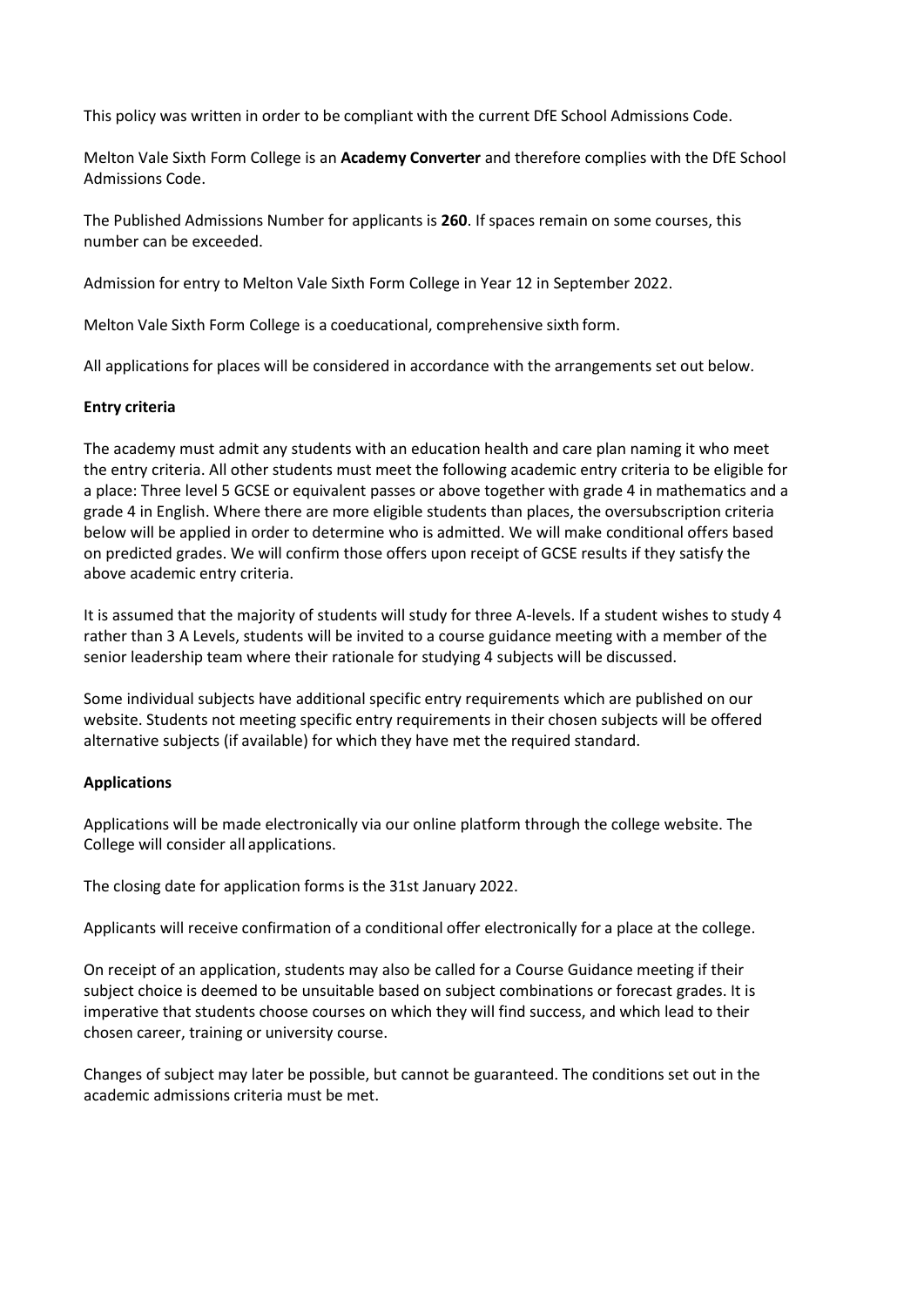## **Late applications**

Applications received after the closing date (31/1/2022) will be considered in date order and a place offered if spaces remain on their chosen course.

## **Appeals**

Any applicant refused a place will be offered a right of appeal to an Independent Appeals Panel.

The determination of the appeal panel is binding on all parties.

Full details of the procedure will be sent to parents/carers with the decision letter.

# **Offers**

All applicants meeting the minimum entry and subject specific academic requirements and completing a Sixth Form Application Form will be offered a place, **except** that if the number applying is more than the Published Admission Number. The Published Admission Number is 260 pupils.

Students with an Education, Health and Care Plan (EHCP) will be offered a place, where the college – after consultation with the Local Authority – has been named on the EHCP as the appropriate post-16 provision. He/she will still need to meet the minimum entry and subject specific academic requirements.

## **Oversubscription criteria**

Where there are more applicants than the published admission number for a relevant Year group the following oversubscription criteria in this section apply during the normal admissions round for Year 12 and any in Year applicants to any Year group.

The student will be required to have met the academic entry criteria for the college set out above.

When the academy is oversubscribed, after the admission of pupils with an Education, Health and Care plan or a Statement of Special Educational Needs naming MV16, priority for admission will be given to those children who meet the criteria set out below, in priority order:

- 1. Immediately after being looked after became subject to an adoption, child arrangements, or special guardianship order. A looked after child is a child who is (a) in the care of a local authority, or (b) being provided with accommodation by a local authority in the exercise of their social services functions in accordance with section 22(1) of the Children Act 1989 at the time of making an application to a academy. An adoption order is an order under the Adoption Act 1976 (see section 12 adoption orders) and children who were adopted under the Adoption and Children's Act 2002 (see section 46 Adoption orders). A 'child arrangements order' is an order settling the arrangements to be made as to the person with whom the child is to live under section 8 of the Children Act 1989 as amended by section 12 of the Children and Families Act 2014. Section 14A of the Children Act 1989 defines a 'special guardianship order' as an order appointing one or more individual to be a child's special guardian (or special guardians).
- 2. Priority will next be given to the siblings of pupils attending the academy at the time the